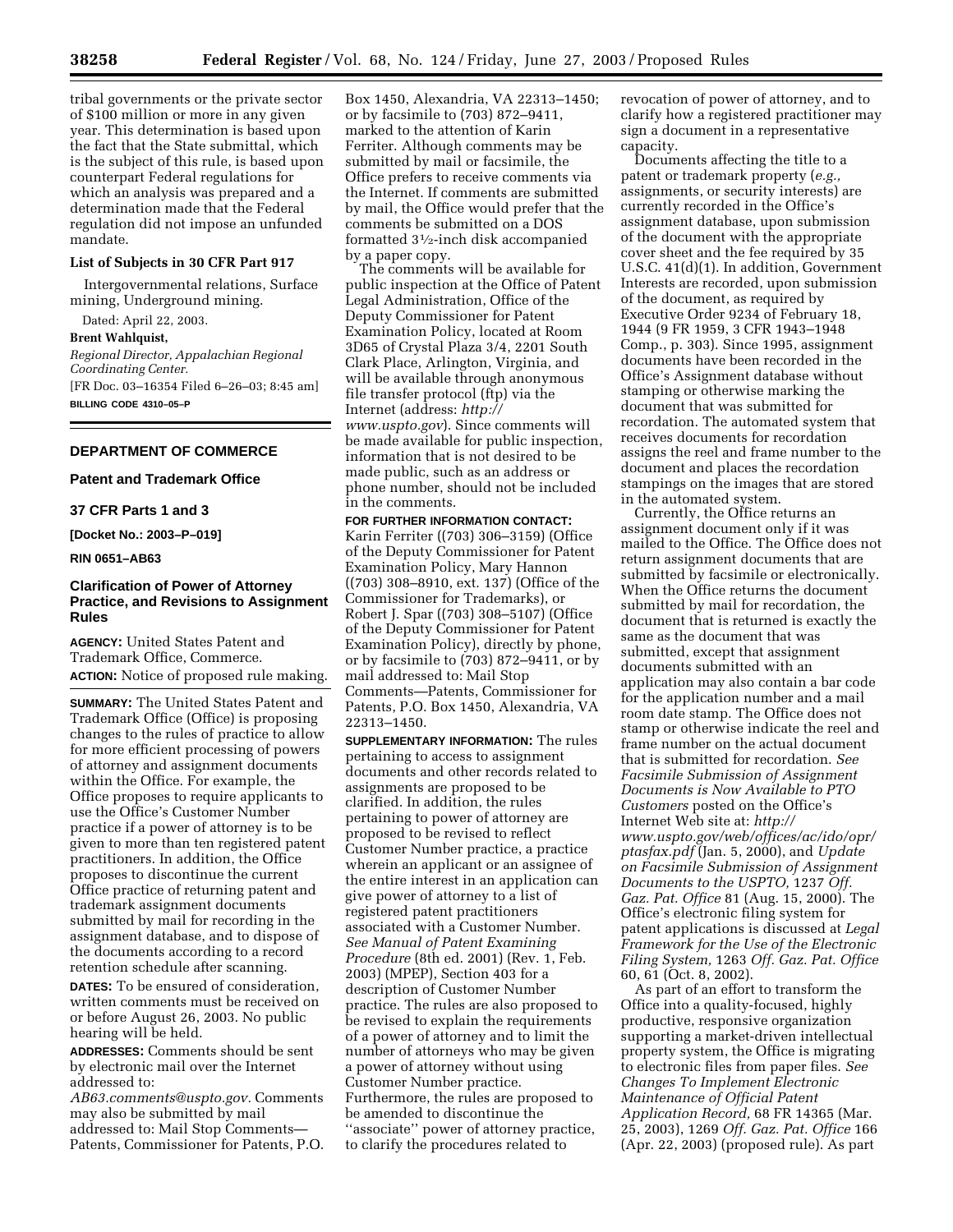of this migration, all papers received in the Office on paper will be scanned and transmitted electronically within the Office. With this new procedure, the Office will be unable to forward some paper copies of documents to one part of the Office (*e.g.,* assignments to Assignment Services Division) and otherwise store other papers (*e.g.,* retain the paper copies of amendments according to the retention schedule). All documents will need to be processed in the same manner; as a result, the Office cannot accept 81⁄2 by 14-inch paper for assignment documents but only 81⁄2 by 11-inch paper for all other correspondence.

Currently, an assignment document cannot be faxed to the Office unless the patent application number or patent number, trademark serial number or trademark registration number is provided. As a result, on filing a patent application, applicants routinely include a copy of an assignment with the original application papers. Under the proposed new practice, applicants may continue to file a copy of the assignment document with the application papers, but should not anticipate a return of the submitted copy of the assignment document; only a Notice of Recordation will be transmitted to the party requesting recordation by the Office. To assist applicants in matching the Notice of Recordation transmitted by the Office with applications known to have been filed on a certain day, the Notice of Recordation will be revised to indicate the title of invention.

### **Discussion of Specific Rules**

*Section 1.1:* The Office proposes to revise § 1.1(a)(4) to delete ''or under § 3.81 of this chapter.'' Under the proposed rule, the Office will no longer permit the submission of an assignment document together with the issue fee payment or a request to issue a patent to an assignee. Instead, the assignment documents (with cover sheets) should be faxed to (703) 306–5995, submitted through one of the electronic filing systems, or submitted in a separate envelope and be sent to Mail Stop Assignment Recordation Services, Director of the United States Patent and Trademark Office, PO Box 1450, Alexandria, VA 22313–1450. This will permit the assignment document to be recorded more quickly as it will be directly routed to the appropriate area of the Office for recording.

*Section 1.12:* The Office proposes to amend § 1.12(b) to replace ''has not been published under 35 U.S.C. 122(b) are not available to the public'' with ''is open to the public pursuant to § 1.11 or

for which copies or access may be supplied pursuant to § 1.14 are available to the public'' in order to clarify the assignment records that are available to the public. Paragraph (b) of § 1.12 is further proposed to be amended to provide that copies of any such assignment records and related information that are not available to the public shall be obtainable only upon written authority of the applicant or applicant's assignee, patent attorney, or patent agent or upon a showing that the person seeking such information is a bona fide prospective or actual purchaser, mortgagee, or licensee of such application, unless it shall be necessary to the proper conduct of business before the Office or as provided in part 1.

As proposed to be revised, § 1.12(b) more clearly provides, for example, for an application that is relied upon under 35 U.S.C. 120 in an application that has issued as a patent, any assignment records relating to the parent application could be considered to relate to the patent. Without the amendment to § 1.12(b), the rule suggests that the assignment records for the parent application are not available to the public. This was not the intended construction, and it is inconsistent with MPEP § 301.01. Under proposed § 1.12(b), the assignment records for the parent application of a patent, or an application that has published under 35 U.S.C. 122(b), would be open to public inspection.

*Section 1.31:* The Office proposes to revise the title to refer to ''registered patent attorney or patent agent'' and to revise § 1.31 to introduce the term ''power of attorney.''

*Section 1.32:* The Office proposes a new § 1.32 to define ''power of attorney'' and ''Customer Number,'' among other things, and to set forth the requirements for a power of attorney. ''Power of attorney'' is defined in paragraph (a)(1) of § 1.32 as a written document by which a principal designates an agent to act on his or her behalf. A power of attorney includes an authorization of an agent. ''Principal'' is defined in paragraph (a)(2) of § 1.32 as either the applicant for patent (§ 1.41(b)) or the assignee of the entire interest, and the entity who executes a power of attorney designating one or more agents to act on his or her behalf. ''Revocation'' is defined in paragraph (a)(3) of § 1.32 as the cancellation by a principal of the authority previously given by the principal to an agent. ''Customer Number'' is defined in paragraph (a)(4) of § 1.32 to be a number that may be used to: (i) Designate the correspondence address of a patent

application such that the correspondence address for the patent application would be the address associated with the Customer Number; (ii) designate the fee address (37 CFR 1.363) of a patent by a Customer Number such that the fee address for the patent would be the address associated with the Customer Number; and (iii) specify, in a power of attorney, that each of the practitioners associated with a Customer Number have a power of attorney.

Paragraph (b) of proposed § 1.32 sets forth the requirements for a power of attorney, other than a power of attorney in an international application (see § 1.455 for the power of attorney in an international application and note that Customer Number practice cannot be used in an international application). To be valid, the power of attorney, in an application other than an international application, must: (1) Be in writing; (2) name as agent either: (i) One or more joint inventor (see § 1.45), (ii) up to ten registered patent attorneys, registered patent agents, or other individuals authorized to practice before the United States Patent and Trademark Office in patent cases (see § 10.6 and § 10.9(a) and (b) of this subchapter), or (iii) those registered patent practitioners associated with a Customer Number; (3) give the agent power to act on behalf of the principal; and (4) be executed by the principal.

The new § 1.32 is proposed to set a limit on the number of patent practitioners who can be given a power of attorney without using Customer Number practice because it is extremely burdensome for the Office to manually enter a long list of patent practitioners, particularly where the same list of patent practitioners is to be entered for a large number of applications. Applicants desiring to appoint a large number of patent practitioners may continue to do so, but to appoint more than ten, use of Customer Number practice will be required. If a power of attorney is submitted listing more than ten patent practitioners, and the rules are revised as proposed, no patent practitioners will be entered into the Office's computer systems because the power of attorney would not comply with the rules. Furthermore, the power of attorney would not be ''partially accepted'' so as to only accept, for example, the first ten patent practitioners. This policy is consistent with the Office practice of not entering just a part of a paper that complies with the rules. As a result, if the power of attorney lists more than ten patent practitioners and does not give power of attorney to a Customer Number, then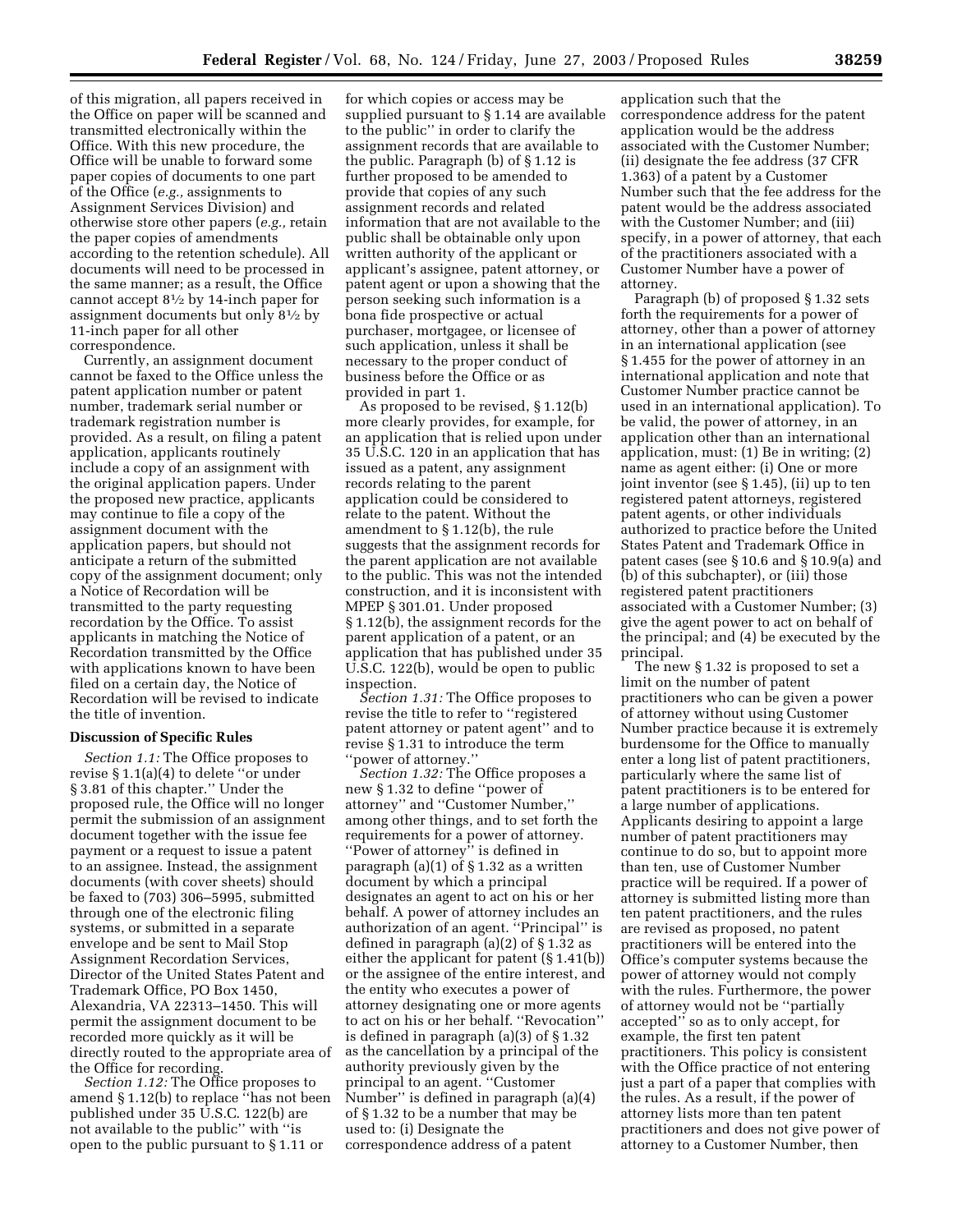applicant will be sent a notice to either submit a power of attorney with ten or fewer patent practitioners or to use Customer Number practice. For example, if more than ten patent practitioners have been named in a combined declaration and power of attorney (*e.g.,* from an earlier filed application (see  $\S 1.63(d)(1)(iv)$ ), then the Office of Initial Patent Examination will mail a notice requiring a new power of attorney. If the application has been assigned, the new power of attorney should be signed by the assignee of the entire interest.

Although any power of attorney listing more than ten patent practitioners would be given a paper number and physically entered into the patent application file, the patent practitioners so listed would not be of record (entered into the Office computer system or permitted to sign an express abandonment). Customer Number practice allows the Office to enter a single five or six digit number into the power of attorney field instead of a large number of patent practitioners and is a more appropriate use of Office resources. *See* MPEP § 403.

*Section 1.33:* Section 1.33 is proposed to be revised to reflect Customer Number practice. If applicant provides, in a single document, both a complete typed address and a Customer number and requests that both be used for the correspondence address, the address associated with the Customer Number will be used. Section 1.33(a) is proposed to be revised to include the following sentence: ''If more than one correspondence address is specified in a single document, the Office will establish one as the correspondence address and will use the address associated with a Customer Number, if the address associated with a Customer Number is one of the addresses given.'' Applicants will often specify the correspondence address in more than one paper that is filed with an application, and the address given in the different places sometimes conflicts. Where the applicant specifically directs the Office to use a correspondence address in more than one paper, priority will be accorded to the correspondence address specified in the following order: (1) Application data sheet (ADS); (2) Application transmittal; (3) Oath or declaration (unless power of attorney is more current); and (4) Power of attorney. Accordingly, if the ADS includes a typed correspondence address, and the declaration gives a different address (*i.e.,* the address associated with a Customer Number) as the correspondence address, the Office will use the typed correspondence

address as included on the ADS. In the experience of the Office, the ADS is the most recently created document and tends to have the most current address. After the correspondence address has been entered according to the above procedure, it will only be changed pursuant to § 1.33(a)(1).

Paragraph (b)(1) of § 1.33 is proposed to be revised to change the reference from § 1.34(b) to proposed new § 1.32.

Paragraph (b)(2) of § 1.33 is proposed to be revised to change § 1.34(a) to § 1.34 to be consistent with the proposal to revise § 1.34.

Paragraph (c) of § 1.33 is proposed to be revised to change the cross-reference to § 1.32(b) instead of § 1.34(b) and to change the reference to § 1.34(a) to § 1.34 to be consistent with the proposed revision to § 1.34.

*Section 1.34:* The Office proposes to revise title to ''Acting in a Representative Capacity.'' The paragraph designation for paragraph (a) is proposed to be deleted and " pursuant to § 1.31,'' is proposed to be deleted for clarity. In addition, ''a registered patent attorney or patent agent should specify his or her registration number with his or her signature'' is proposed to be changed to ''a registered patent attorney or patent agent must specify his or her exact name, as registered, and the registration number with his or her signature.'' When a registered patent attorney or patent agent acts in a representative capacity, it should be clear who is signing the paper. Since signatures are not always legible, it is necessary for the registered patent attorney or agent to specify his or her registration number, and also to include his or her exact name so that the identity of the person who is acting in a representative capacity may be identified.

Paragraph (b) of § 1.34 is proposed to be deleted. With Customer Number practice, the associate power of attorney practice set forth in § 1.34(b) is no longer necessary because once power of attorney is given to the patent practitioners associated with a Customer Number, each attorney associated with the Customer Number has an equal right to change the list of patent practitioners associated with that Customer Number. Customer number practice is also preferable to having an associate power of attorney practice because when a principal attorney gives an associate power of attorney, and the principal attorney subsequently dies or withdraws as attorney, the associate power of attorney is terminated. The termination of the authority of the associate attorney is difficult for the Office to enforce. When Customer Number practice is

used, the death or withdrawal of an attorney originally associated with the Customer Number has no impact upon practitioners who later become associated with the Customer Number, and as a result, Customer Number practice is more efficient for the Office to administer than the associate power of attorney practice. Furthermore, an applicant or assignee who gives power of attorney to a limited number of patent practitioners has expressed a desire to be represented by only those patent practitioners. As § 1.34 is proposed to be revised, if Customer Number practice is not used, an applicant or assignee will be required to sign a new power of attorney in order for an associate practitioner to be ''of record'' instead of the specifically identified principal patent practitioner. Of course, a registered patent practitioner may still act in a representative capacity pursuant to § 1.34 (by providing his or her exact name and a registration number with his or her signature), and the proposed rule changes do not propose to change this flexibility.

*Section 1.36:* The Office proposes to delete ''or authorization'' from the title and to revise § 1.36 to include new paragraphs (a) and (b) to address revocation of power of attorney in one paragraph and withdrawal in another paragraph. In addition, ''or authorization of agent'' is proposed to be deleted since the term ''power of attorney'' has been defined to include an authorization of an agent. The crossreference to § 1.31 is proposed to be changed to § 1.32(b).

Paragraph (a), as proposed to be revised, addresses revocation of a power of attorney. A registered patent attorney or patent agent will be notified of the revocation, except that where the power of attorney is to the patent practitioners associated with a Customer Number, the notice is only given when the power of attorney to the practitioners associated with the Customer Number is revoked. When the power of attorney is revoked, a single notice is mailed to the correspondence address in effect before the power of attorney was revoked. An associate registered patent attorney or patent agent whose address is the same as that of the principal registered patent attorney or patent agent is not separately informed of a revocation. As a result, the Office has proposed to delete the suggestion in the rule that such an associate practitioner would be notified of the revocation of power of attorney.

When power of attorney is given to the registered patent attorneys and patent agents associated with a Customer Number, for example with PTO/SB/81, the list of patent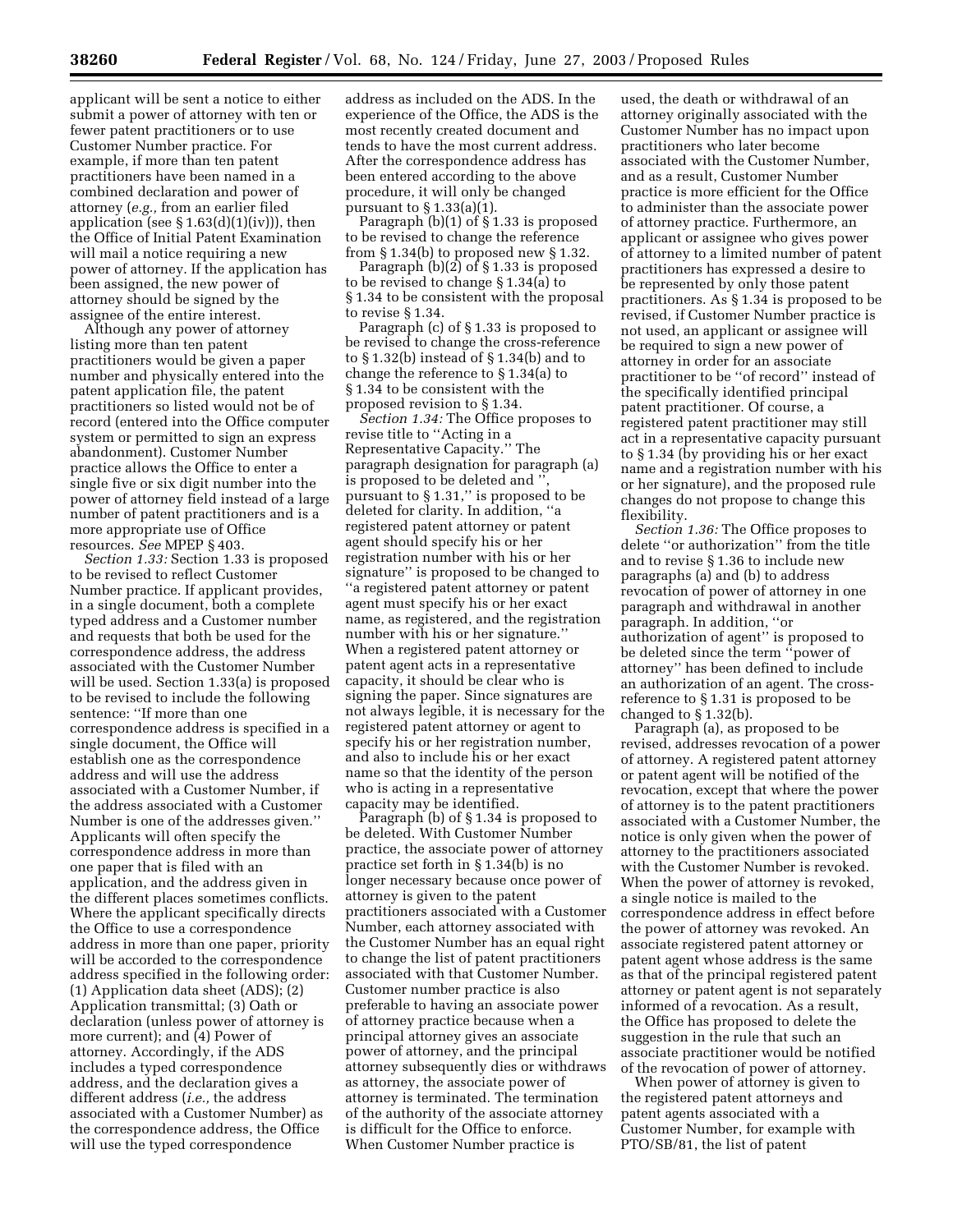practitioners associated with the Customer Number is changed by changing the data associated with the Customer Number (using, for example PTO/SB/124 (2 pages 124A & 124B), Request for Customer Number Data Change). No notice is given to the patent practitioners who are added or removed from the Customer Number when they are added or removed.

As to proposed paragraph (b) of § 1.36, the paragraph is proposed to be revised to state that when the power of attorney for an application is given to a Customer Number, all of the patent practitioners associated with the Customer Number may not be permitted to withdraw if an application with the power of attorney to the patent practitioners associated with the Customer Number has an Office action to which a reply is due and insufficient time remains in a period for reply for applicant to prepare a reply. *See* MPEP Section 402.06.

*Section 3.1*: The Office proposes to revise § 3.1 to identify which trademark applications are covered by 37 CFR part 3, and to delete ''or a transfer of its entire right, title and interest in a'' so that the definition of an assignment includes a transfer of part of the right, title and interest in a registered mark or a mark for which an application to register has been filed. The Office also proposes to revise § 3.1 to add ''United States'' before ''Patent and Trademark Office'' in the definition of ''Office'' to properly reflect the current name of the Office in the rule. See 35 U.S.C. 1(a).

*Section 3.12*: The Office proposes to add § 3.12 to identify those trademark applications or registrations that are not covered by 37 CFR part 3. In paragraph (a) of § 3.12, with regard to trademark applications or registrations that are not covered by 37 CFR part 3, the documents related to a holder's right to dispose of an international trademark registration are required to be recorded by the International Bureau of the World Intellectual Property Organization. New paragraph (b) of § 3.12 provides that when the Office is notified by the International Bureau of an assignment or restriction of a holder's right of disposal of an international registration with an extension of protection to the United States, the Office will take note of the assignment or restriction in its records.

*Section 3.24*: The Office proposes to revise § 3.24 to include two paragraphs, namely, paragraphs (a) and (b).

Proposed new paragraph (a) addresses documents and cover sheets for electronic submissions, and requires all documents to be submitted electronically to be submitted as

digitized images in Tagged Image File Format (TIFF). In addition, when printed to a paper size of 81⁄2 by 11 inches (21.6 by 27.9 cm) (''letter size'') or DIN size A4 (21.0 by 29.7 cm), the document must be legible and a oneinch (2.5 cm) margin must be present on all sides.

Proposed new paragraph (b) addresses documents and cover sheets for paper and facsimile submissions. Section 3.24(b) is proposed to provide that for paper submissions (*e.g.*, documents that are mailed to the Office) the original document may no longer be submitted.

Proposed new paragraph (b) provides that ''Either a legible true copy of the original document or a legible extract of the original document'' may be submitted for recordation. Paragraph (b) also includes an explanation to explain why original documents should not be submitted for recording: ''The Office will not return recorded documents, so original documents must not be submitted for recording.'' As explained above, the Office is moving to uniform processing of incoming papers, with incoming papers being scanned upon receipt, electronically routed within the Office, and an appropriate reply being mailed. With this uniform procedure, the Office will not return assignment documents submitted for recordation. As a result, the Office is not permitting the submission of originals of assignment documents, and instead is requiring that a legible true copy or a legible extract of an original document be submitted. The term ''an extract of the original document'' is being added to reflect the current practice of submitting redacted copies of assignment documents, where part of an assignment discusses matters other than assignment of interests related to a patent or a trademark.

The Office further proposes to revise § 3.24 to provide, in paragraph (b), that documents (copies) submitted for recording must be on sheets of paper having a size of 81⁄2 by 11 inches (21.6 by 27.9 cm) (''letter size'') or DIN size A4 (21.0 by 29.7 cm). That is, ''legalsize'' (81⁄2 by 14 inch or 21.64 by 33.1 cm) sheets of paper are no longer permissible. If the original assignment document is on ''legal size'' sheets of paper, the assignment document should be reduced to 81⁄2 by 11-inch or DIN size A4 paper for submission to the Office (*e.g.*, by photocopying it onto letter-size paper). Sheets of paper that are either 81⁄2 by 11 inches (21.6 by 27.9 cm) or DIN size A4 (21.0 by 29.7 cm) are required for scanning purposes.

*Section 3.25*: The Office proposes to amend § 3.25 to delete paragraph (a)(1) and renumber paragraphs (a)(2) through

(4) as (a)(1) through (3), respectively. Paragraph (a)(1) is being deleted to prohibit applicants from submitting the original assignment document (because applicants should retain the original of the assignment document). The Office also proposes to insert ''original'' before ''document'' in paragraph (a)(1), as renumbered, in order to make it clear that only a copy of an original assignment document may be submitted for recording.

The Office further proposes to revise paragraph (c) to add paragraph (1) to state that electronic submissions must be attached as a digitized image in Tagged Image File Format (TIFF), to move the existing requirements for paper submissions into paragraph (2), and specify that the document (copy) submitted for recording must have a one-inch margin when printed on 81⁄2 by 11 inch (21.6 by 27.9 cm) or DIN size A4 (21.0 cm by 29.7 cm) paper. Legalsize paper is no longer permitted. See the discussion of this change above for patents (§ 3.24).

*Section 3.27*: The Office proposes to revise § 3.27 to change ''to be recorded'' to ''submitted for recordation by mail'' because documents and cover sheets submitted for recording may be faxed or electronically submitted to the Office and need not be mailed. The proposed language clarifies that only documents submitted by mail need to be addressed as set forth in the rule. The Office also proposes to revise § 3.27 to delete ''or with a request under § 3.81''. As explained with respect to § 3.81, when an applicant requests a patent to issue to an assignee, the assignment document should be separately submitted for recordation because inclusion of the assignment document with the request to issue the patent to the assignee slows down the recordation process.

*Section 3.31*: The Office proposes to revise  $\S 3.31(a)(7)$  to set forth the requirements for signature of patent and trademark cover sheets filed electronically. These requirements correspond to the requirements set forth in §§ 1.4(d)(1)(iii) and 2.33(d) of this chapter for electronically transmitted trademark filings.

Trademark assignments may be submitted electronically with the Electronic Trademark Assignment System, which is available on the [USPTO Internet site.](http://etas.uspto.gov/) *See http:// etas.uspto.gov/*. Patent assignments should soon be able to be similarly electronically submitted. When submitting a copy of a trademark assignment using ETAS, the cover sheet is completed and signed electronically. As with electronic submission of a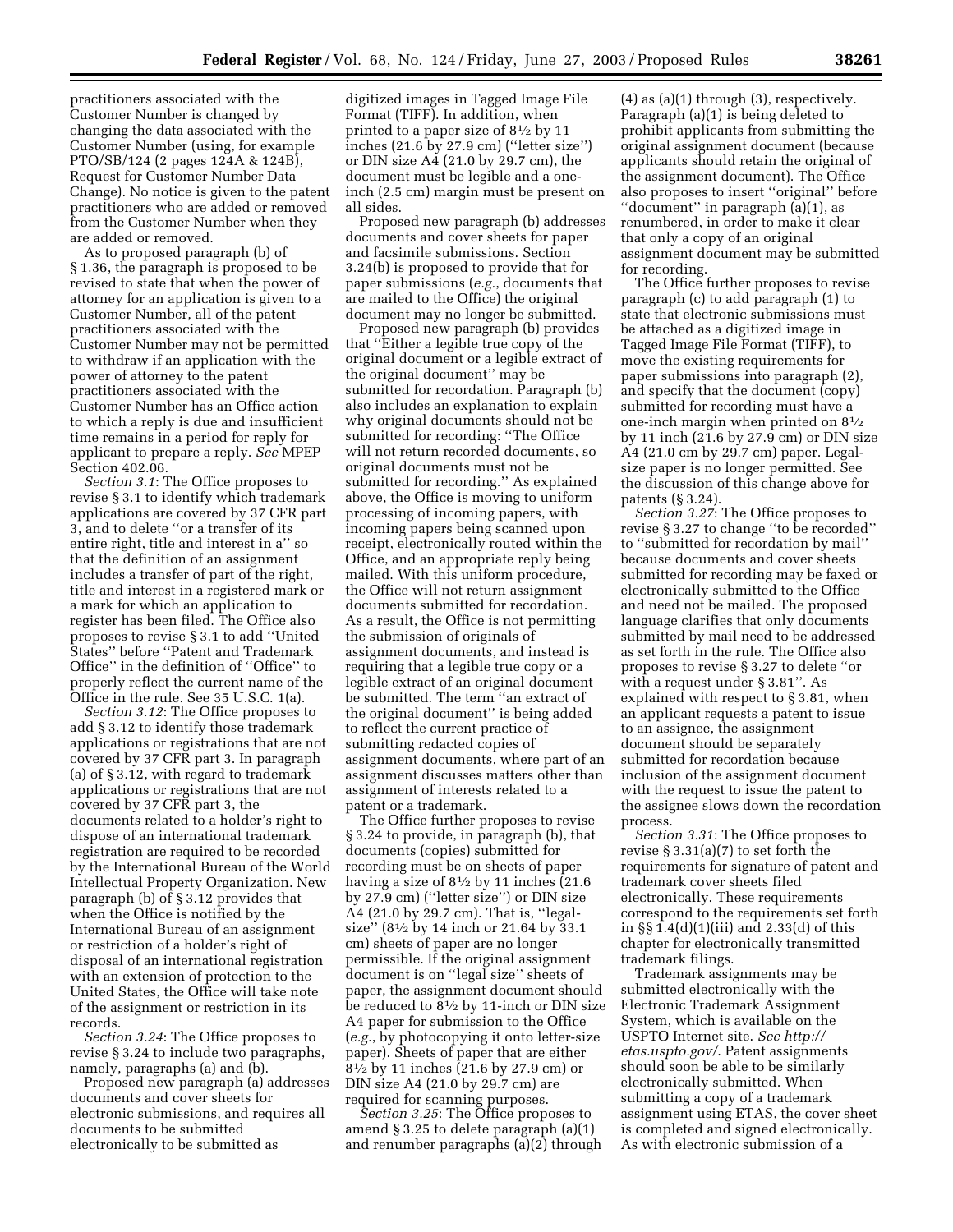trademark application, a signature may be applied to an Assignment document in one of the following ways:

(1) The applicant enters a ''symbol'' that the applicant has adopted as a signature on the electronic assignment document. The Office will accept any combination of letters, numbers, spaces and/or punctuation marks as a valid signature if it is placed between forward slash symbols (*e.g.*, ''/qwert!@#/'') and is in a signature block. The document is saved as a TIFF image; or

(2) The signatory signs paper copies of the assignment document in the traditional pen-and-ink manner. The attorney scans the document to create a TIFF image file for electronic submission of the document.

*See Trademark Manual of Examining Procedure* (TMEP) § 804.05, Signature of Electronically Transmitted Applications (May 2003). Although when filing an assignment electronically, the cover sheet may be ''signed'' as explained in TMEP § 804.05, the assignment document that is included therewith is an attached TIFF image.

The Office further proposes to revise paragraph (c)(1) of § 3.31 to simplify the requirements for the cover sheet to only require identification of whether the document to be recorded relates to a governmental interest.

The Office further proposes to add paragraph (f) of § 3.31, stating that a trademark cover sheet should include the citizenship of the parties conveying and receiving the interest, and that if the party receiving the interest is a partnership or joint venture, the cover sheet should set forth the names, legal entities, and national citizenship (or the state or country of organization) of all general partners or active members. This information is required for purposes of examination of the application or registration file. Providing this information when the assignment is recorded may avoid a subsequent Office action by an examiner.

*Section 3.34*: The Office proposes to revise § 3.34(b) to delete ''the originally recorded document or'' to thereby provide that it is ''a copy of the document originally submitted for recording'' that must be submitted. As explained above, the Office is revising the procedure for handling assignment documents and will no longer be returning the document that is submitted for recording.

*Section 3.41*: The Office proposes to revise § 3.41(b)(2) to include electronic and facsimile submission as a means in which a statement of Government interest could be submitted for recordation without incurring a fee. Section 3.41(b)(2) is also proposed to be revised to change the cross-reference to § 3.27 since § 3.27 was previously revised to delete § 3.27(b).

*Section 3.81*: The Office proposes to revise § 3.81(a) to change ''name(s)'' to ''name'' and ''assignee(s)'' to ''assignee'' because under rules of statutory and regulatory construction, the singular includes the plural unless the context indicates otherwise. Furthermore, the Office proposes to revise § 3.81(a) to change ''should be accompanied by the assignment and either a direction to record the assignment in the Office pursuant to § 3.28, or a statement under § 3.73(b)'' to ''must state that the document has been filed for recordation as set forth in § 3.11.'' When an assignment document is submitted for recording, the preferred submission is by facsimile to (703) 306–5995, or through an electronic filing system (*e.g.*, ETAS for trademark assignment documents or EFS for patent assignment documents), and not by mail. Accordingly, the Office proposes to revise the rules to enable patent applicants to state that the assignment documents have been filed for recordation, rather than including the assignment documents for recordation with the request.

Furthermore, the Office proposes to amend § 3.81(a) and (b) to delete the reference to a statement under § 3.73(b). If the application has been assigned, the assignment document should be submitted for recording as set forth in § 3.11 for the patent to issue showing the name of the assignee. Although during prosecution a statement under § 3.73(b) can be relied upon to establish that an assignee is of record, pursuant to  $\S 3.73(b)(1)(i)$ , "the documents" submitted to establish ownership may be required to be recorded pursuant to § 3.11 in the assignment records as a condition to permitting the assignee to take action.'' By the time that a patent issues, any assignment should be submitted for recording, and reliance upon § 3.73(b) should not be necessary. Furthermore, although during prosecution of an application the Office will have an opportunity to require recordation, at issuance, prosecution has come to a close and there is no other practical opportunity for the Office to require recordation before the patent is issued.

The Office proposes to revise § 3.81(b) to read ''[a]fter payment of the issue fee: Any request for issuance of an application in the name of the assignee submitted after the date of payment of the issue fee, and any request that a patent be corrected to state the name of the assignee, must state that the assignment was submitted for

recordation as set forth in § 3.11 before issuance of the patent, and must include a request for a certificate of correction under § 1.323 of this chapter (accompanied by the fee set forth in § 1.20(a)) and the processing fee set forth in § 1.17(i) of this chapter.'' This would modify the practice relating to issuance of a patent to an assignee by requiring that after payment of an issue fee, a request for a certificate of correction must be filed in order to obtain issuance of the patent to an assignee. Thus, the patent document would not set forth such assignment information, but the assignment information would be set forth in a Certificate of Correction. Furthermore, this would discontinue the current practice of allowing a patent to issue to an assignee when an assignment has not been recorded but a § 3.73(b) statement has been filed. Instead of allowing submission of a § 3.73(b) statement, correction would be permitted via a certificate of correction where the assignment has been recorded, or submitted for recording before issuance of the patent. *See* MPEP § 1481.

Section 3.81(c)(1) is proposed to be amended to change ''assignee(s)'' to "assignee" and "inventor(s)" to ''inventor'' because under rules of statutory and regulatory construction, the singular includes the plural unless the context indicates otherwise.

## **Rule Making Considerations**

*Administrative Procedure Act:* This notice proposes changes to the rules of practice to simplify the Office procedures involving power of attorney practice and recording assignment documents. The changes proposed in this notice are limited to the format for and the manner of submitting, establishing and changing the power of attorney, for submitting documents to be recorded in the assignment records, and the availability of assignment records to the public. Therefore, these changes involve rules of agency practice and procedure under 5 U.S.C. 553(b)(A). *See Bachow Communications Inc.* v. *FCC*, 237 F.3d 683, 690 (DC Cir. 2001). Therefore, prior notice and opportunity for public comment are not required pursuant to 5 U.S.C. 553(b) or  $(c)$  (or any other law). Nevertheless, the Office is providing this opportunity for public comment on the changes proposed in this notice because the Office desires the benefit of public comment on these proposed changes.

*Regulatory Flexibility Act*: As prior notice and an opportunity for public comment are not required pursuant to 5 U.S.C. 553 (or any other law), an initial regulatory flexibility analysis under the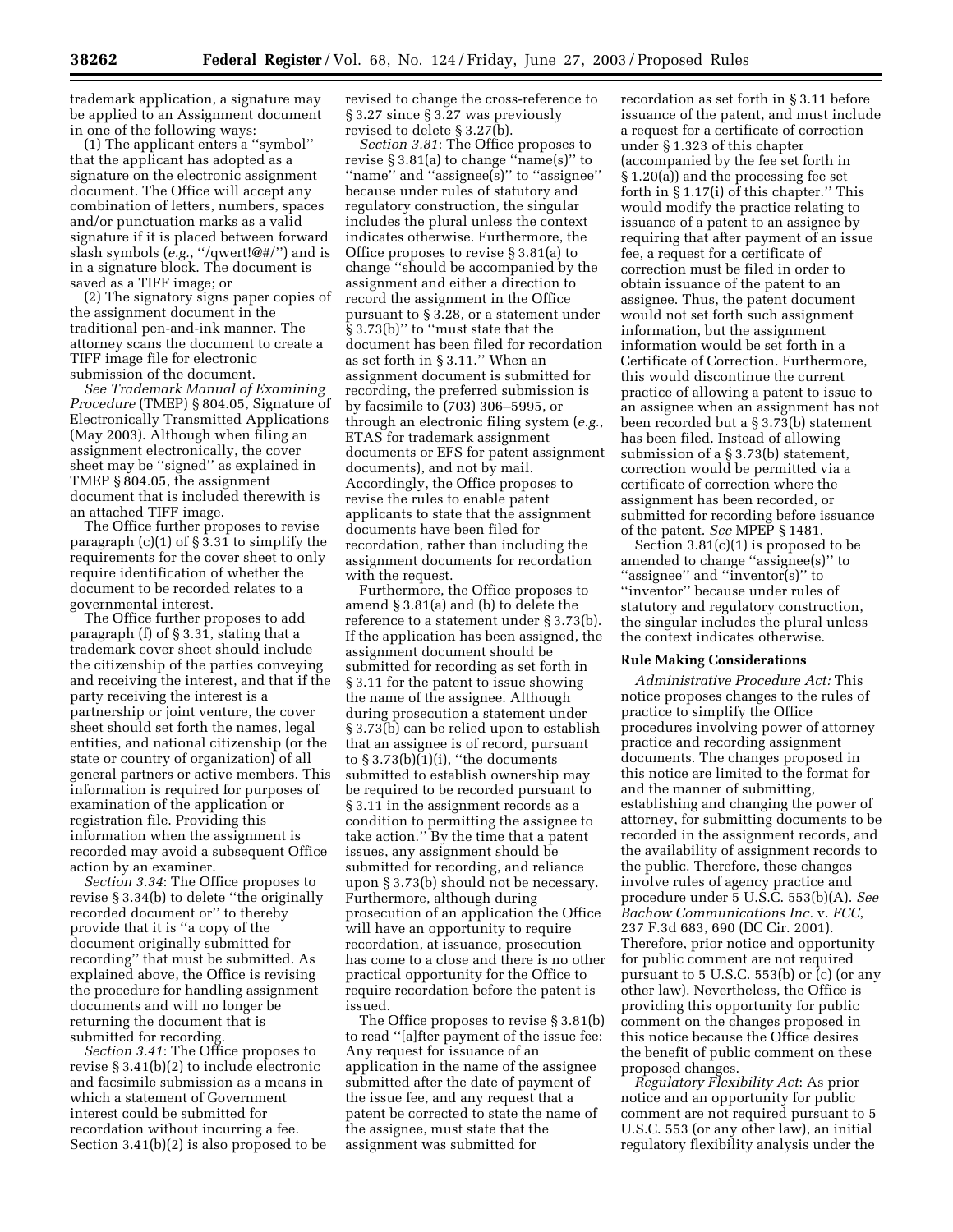Regulatory Flexibility Act (5 U.S.C. 601 *et seq.*) is not required. See 5 U.S.C. 603.

*Executive Order 13132*: This rule making does not contain policies with federalism implications sufficient to warrant preparation of a Federalism Assessment under Executive Order 13132 (Aug. 4, 1999).

*Executive Order 12866*: This rule making has been determined to be not significant for purposes of Executive Order 12866 (Sept. 30, 1993).

*Paperwork Reduction Act*: This notice involves information collection requirements which are subject to review by the Office of Management and Budget (OMB) under the Paperwork Reduction Act of 1995 (44 U.S.C. 3501 *et seq.*). The collection of information involved in this notice has been reviewed and previously approved by OMB under OMB control numbers 0651–0027 and 0651–0035. The Office is not resubmitting an information collection package to OMB for its review and approval because the changes in this notice would not affect the information collection requirements associated with the information collection under OMB control numbers 0651–0027 and 0651–0035.

The title, description and respondent description of each of the information collections are shown below with an estimate of the annual reporting burdens. Included in the estimate is the time for reviewing instructions, gathering and maintaining the data needed, and completing and reviewing the collection of information. The principal impacts of the changes in this proposed rule are to: (1) Provide for power of attorney to a Customer Number and to limit the number of attorneys who may be given a power of attorney without using a Customer Number; (2) eliminate associate power of attorney practice; (3) require attorneys acting in a representative capacity to specify their name and registration number; (4) allow access to assignment records except those relating to any pending or abandoned patent application which is preserved in confidence under § 1.14; (5) provide that assignment documents submitted for recording must be on certain sizes of paper; (6) specifically state that the assignment documents that are submitted for recording will not be returned; (7) for assignments that are submitted electronically, provide for an electronic signature; (8) require the citizenship of the parties conveying and receiving the interest on a trademark assignment cover sheet; and (9) provide that a request to issue a patent to an assignee filed after issue fee payment

must be accompanied by a request for a certificate of correction.

*OMB Number*: 0651–0027.

*Title*: Changes in Patent and

Trademark Assignment Practices. *Form Numbers*: PTO–1618 and PTO– 1619, PTO/SB/15/41.

*Type of Review*: Approved through

June of 2005.

*Affected Public*: Individuals or households and businesses or other forprofit institutions.

*Estimated Number of Respondents*: 311,704.

*Estimated Time Per Response*: 30 minutes.

*Estimated Total Annual Burden Hours*: 155,853 hours.

*Needs and Uses*: The Office records over 300,000 assignments or documents related to ownership of patent and trademark cases each year. The Office requires a cover sheet to expedite the processing of these documents and to ensure that they are properly recorded.

*OMB Number*: 0651–0035.

*Title*: Representative and Address Provisions.

*Form Numbers*: PTO/SB/81/82/83/ 121/122/123/124A/124B/125A/125B.

*Type of Review*: Approved through 11/30/2005.

*Affected Public*: Individuals or households, business or other for-profit, not for-profit institutions and Federal Government.

*Estimated Number of Respondents*: 338,280.

*Estimated Time Per Response*: 3 minutes (0.05 hours) to 1 hour 45 minutes (1.75 hours).

*Estimated Total Annual Burden Hours*: 31,259 hours.

*Needs and Uses*: Under 35 U.S.C. 2 and 37 CFR 1.31–1.36 and 1.363, this information is used to submit a request to grant or revoke power of attorney in an application or patent, to withdraw as patent attorney or patent agent of record, or to designate or change the correspondence address for one or more applications or patents.

Comments are invited on: (1) Whether the collections of information are necessary for proper performance of the functions of the agency; (2) the accuracy of the agency's estimate of the burden; (3) ways to enhance the quality, utility, and clarity of the information to be collected; and (4) ways to minimize the burden of the collection of information to respondents.

Interested persons are requested to send comments regarding these information collections, including suggestions for reducing this burden, to Robert J. Spar, Director, Office of Patent Legal Administration, Commissioner for Patents, PO Box 1450, Alexandria, VA

22313–1450, or to the Office of Information and Regulatory Affairs, OMB, 725 17th Street, NW., Washington, DC 20503, (Attn: USPTO Desk Officer).

Notwithstanding any other provision of law, no person is required to respond to nor shall a person be subject to a penalty for failure to comply with a collection of information subject to the requirements of the Paperwork Reduction Act unless that collection of information displays a currently valid OMB control number.

### **List of Subjects**

## *37 CFR Part 1*

Administrative practice and procedure, Courts, Freedom of Information, Inventions and patents, Reporting and record keeping requirements, Small Businesses.

#### *37 CFR Part 3*

Administrative practice and procedure, Inventions and patents, Reporting and record keeping requirements.

For the reasons set forth in the preamble, 37 CFR parts 1 and 3 are proposed to be amended as follows:

## **PART 1—RULES OF PRACTICE IN PATENT CASES**

1. The authority citation for 37 CFR Part 1 continues to read as follows:

**Authority:** 35 U.S.C. 2(b)(2).

2. Revise  $\S 1.1(a)(4)(i)$  to read as follows:

#### **§ 1.1 Addresses for correspondence with the United States Patent and Trademark Office.**

 $(a) * * * *$ 

(4) *Office of Public Records correspondence—*(i) *Assignments*. All patent-related or trademark-related documents to be recorded by Assignment Services Division, except for documents filed together with a new application, should be addressed to: Mail Stop Assignment Recordation Services, Director of the United States Patent and Trademark Office, P.O. Box 1450, Alexandria, Virginia 22313–1450. See § 3.27.

\* \* \* \* \* 3. Revise § 1.12(b) to read as follows:

# **§ 1.12 Assignment records open to public inspection.**

\* \* \* \* \* (b) Assignment records, digests, and indexes relating to any pending or abandoned patent application, which is open to the public pursuant to § 1.11 or for which copies or access may be supplied pursuant to § 1.14, are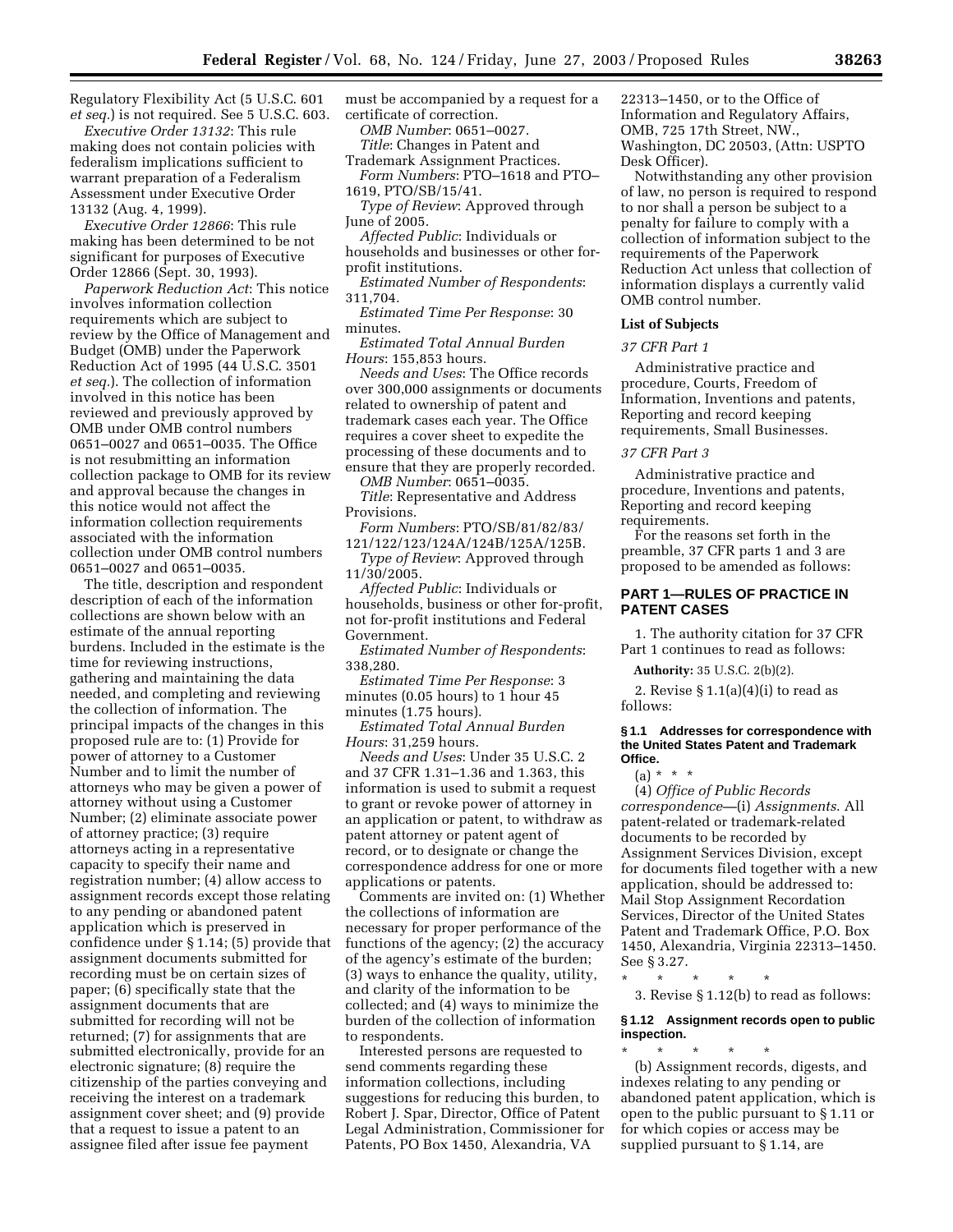available to the public. Copies of any such assignment records and related information that are not available to the public shall be obtainable only upon written authority of the applicant or applicant's assignee or patent attorney or patent agent or upon a showing that the person seeking such information is a bona fide prospective or actual purchaser, mortgagee, or licensee of such application, unless it shall be necessary to the proper conduct of business before the Office or as provided in this part.

\* \* \* \* \*

4. Revise § 1.31 to read as follows:

# **§ 1.31 Applicants may be represented by a registered patent attorney or patent agent.**

An applicant for patent may file and prosecute his or her own case, or he or she may give a power of attorney so as to be represented by a registered patent attorney, registered patent agent, or other individual authorized to practice before the United States Patent and Trademark Office in patent cases. See § 10.6 and § 10.9(a) and (b) of this subchapter. The United States Patent and Trademark Office cannot aid in the selection of a registered patent attorney or patent agent.

5. Add new § 1.32 to read as follows:

#### **§ 1.32 Power of attorney.**

#### (a) Definitions:

(1) *Power of attorney* means a written document by which a principal designates an agent to act on his or her behalf.

(2) *Principal* means either the applicant for patent (§ 1.41(b)) or the assignee of the entire interest. The principal executes a power of attorney designating one or more agents to act on his or her behalf.

(3) *Revocation* means the cancellation by the principal of the authority previously given by the principal to an agent.

(4) *Customer Number* means a number that may be used to:

(i) Designate the correspondence address of a patent application such that the correspondence address for the patent application would be the address associated with the Customer Number;

(ii) Designate the fee address (§ 1.363) of a patent by a Customer Number such that the fee address for the patent would be the address associated with the Customer Number; and

(iii) Submit a list of practitioners by Customer Number such that those registered patent practitioners associated with the Customer Number would have power of attorney.

(b) A power of attorney, other than a power of attorney in an international application (§ 1.455), must:

(1) Be in writing;

(2) Name as agent either: (i) One or more joint inventors

(§ 1.45);

(ii) Up to ten registered patent attorneys, registered patent agents, or other individuals authorized to practice before the United States Patent and Trademark Office in patent cases (see § 10.6 and § 10.9(a) and (b) of this subchapter); or

(iii) Those registered patent practitioners associated with a Customer Number;

(3) Give the agent power to act on behalf of the principal; and

(4) Be signed by the applicant for patent (§ 1.41(b)) or the assignee of the entire interest.

6. Amend § 1.33 to revise paragraphs (a), introductory text,  $(b)(1)$ ,  $(b)(2)$  and (c) to read as follows:

### **§ 1.33 Correspondence respecting patent applications, reexamination proceedings, and other proceedings.**

(a) *Correspondence address and daytime telephone number.* When filing an application, a correspondence address must be set forth in either an application data sheet (§ 1.76), or elsewhere, in a clearly identifiable manner, in any paper submitted with an application filing. If no correspondence address is specified, the Office may treat the mailing address of the first named inventor (if provided, see §§ 1.76(b)(1) and 1.63(c)(2)) as the correspondence address. The Office will direct all notices, official letters, and other communications relating to the application to the correspondence address. The Office will not engage in double correspondence with an applicant and a registered patent attorney or patent agent, or with more than one registered patent attorney or patent agent except as deemed necessary by the Director. If more than one correspondence address is specified, in a single document, the Office will establish one as the correspondence address and will use the address associated with a Customer Number, if the address associated with a Customer Number is one of the addresses given. For the party to whom correspondence is to be addressed, a daytime telephone number should be supplied in a clearly identifiable manner and may be changed by any party who may change the correspondence address. The correspondence address may be changed as follows:

 $(1) * * * *$ 

(b) *Amendments and other papers.*  Amendments and other papers, except for written assertions pursuant to

§ 1.27(c)(2)(ii) of this part, filed in the application must be signed by:

(1) A registered patent attorney or patent agent of record appointed in compliance with § 1.32(b);

(2) A registered patent attorney or patent agent not of record who acts in a representative capacity under the provisions of § 1.34;

\* \* \* \* \*

(c) All notices, official letters, and other communications for the patent owner or owners in a reexamination proceeding will be directed to the patent attorney or patent agent of record (see § 1.32(b)) in the patent file at the address listed on the register of patent attorneys and patent agents maintained pursuant to § 10.5 and § 10.11 or, if no patent attorney or patent agent is of record, to the patent owner or owners at the address or addresses of record. Amendments and other papers filed in a reexamination proceeding on behalf of the patent owner must be signed by the patent owner, or if there is more than one owner by all the owners, or by a patent attorney or patent agent of record in the patent file, or by a registered patent attorney or patent agent not of record who acts in a representative capacity under the provisions of § 1.34. Double correspondence with the patent owner or owners and the patent owner's patent attorney or patent agent, or with more than one patent attorney or patent agent, will not be undertaken. If more than one patent attorney or patent agent is of record and a correspondence address has not been specified, correspondence will be held with the last patent attorney or patent agent made of record.

\* \* \* \* \*

7. Revise § 1.34 to read as follows:

#### **§ 1.34 Acting in a Representative Capacity.**

When a registered patent attorney or patent agent acting in a representative capacity appears in person or signs a paper in practice before the United States Patent and Trademark Office in a patent case, his or her personal appearance or signature shall constitute a representation to the United States Patent and Trademark Office that under the provisions of this subchapter and the law, he or she is authorized to represent the particular party in whose behalf he or she acts. In filing such a paper, the registered patent attorney or patent agent must specify his or her registration number with his or her signature. Further proof of authority to act in a representative capacity may be required.

8. Revise § 1.36 to read as follows: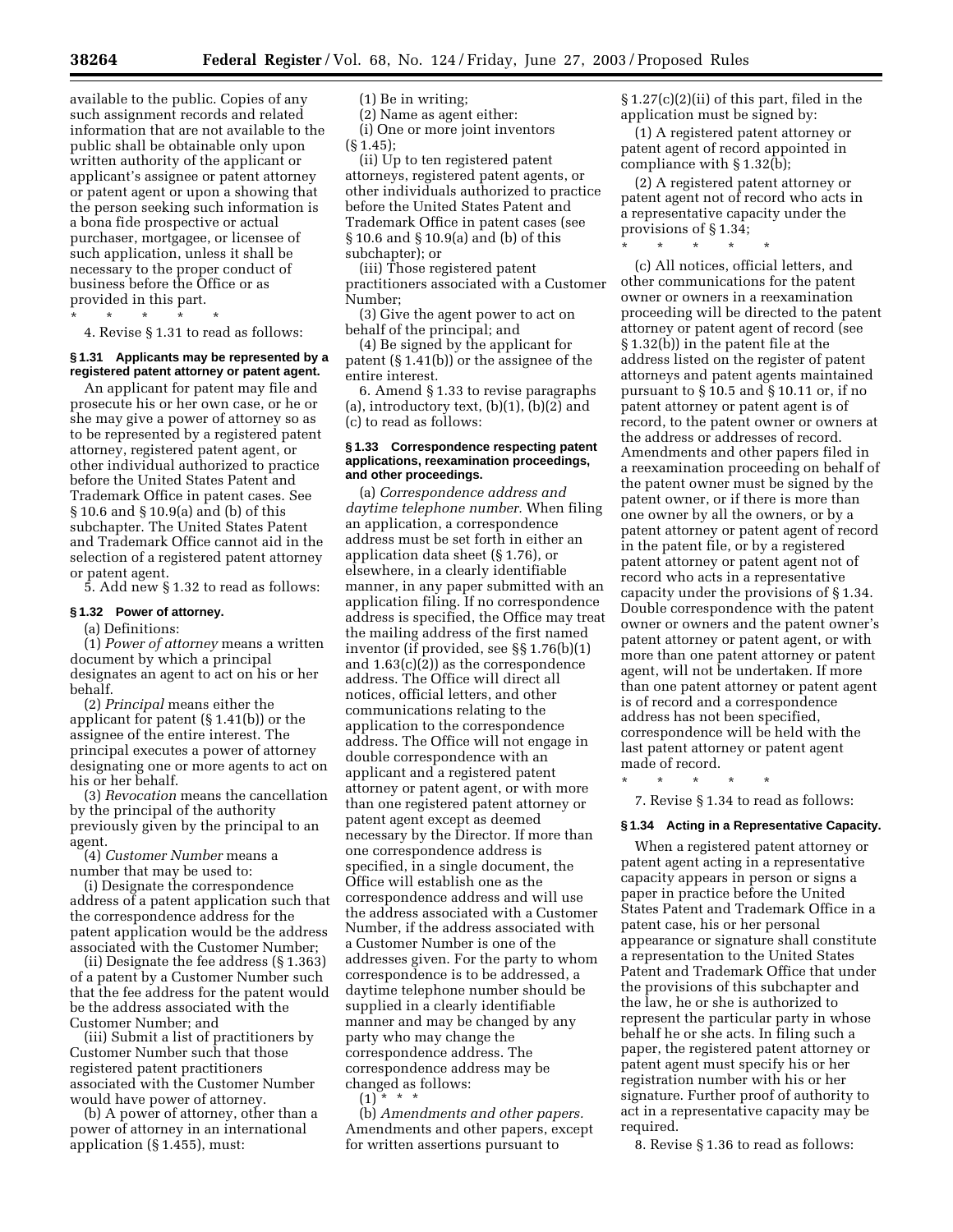#### **§ 1.36 Revocation of power of attorney; withdrawal of patent attorney or patent agent.**

(a) A power of attorney, pursuant to § 1.32(b), may be revoked at any stage in the proceedings of a case by the applicant for patent (§ 1.41(b)) or the assignee of the entire interest. A registered patent attorney or patent agent will be notified of the revocation of the power of attorney. Where power of attorney is given to the patent practitioners associated with a Customer Number (§ 1.32(b)(2)(iii)), the practitioners so appointed will also be notified of the revocation of the power of attorney when the power of attorney to the practitioners associated with the Customer Number is revoked. The notice of revocation will be mailed to the correspondence address for the application (§ 1.33) in effect before the revocation. An assignment will not of itself operate as a revocation of a power previously given, but the assignee of the entire interest may revoke previous powers and give another power of attorney as provided in § 1.32(b) of the assignee's own selection.

(b) A registered patent attorney or patent agent who has been given a power of attorney pursuant to § 1.32(b) may withdraw upon application to and approval by the Director. The applicant or patent owner will be notified of the withdrawal of the registered patent attorney or patent agent. Where power of attorney is given to the patent practitioners associated with a Customer Number, a request to delete all of the patent practitioners associated with the Customer Number may not be granted if an applicant has given power of attorney to the patent practitioners associated with the Customer Number and insufficient time remains for the applicant to file a reply. See § 1.613(d) for withdrawal in an interference.

## **PART 3—ASSIGNMENT, RECORDING AND RIGHTS OF ASSIGNEE**

9. The authority citation for 37 CFR part 3 continues to read as follows:

**Authority:** 15 U.S.C. 1123; 35 U.S.C. 2(b)(2).

10. Revise § 3.1 to read as follows:

#### **§ 3.1 Definitions.**

For purposes of this part, the following definitions shall apply:

*Application* means a national application for patent, an international patent application that designates the United States of America, or an application to register a trademark under section 1 or 44 of the Trademark Act, 15 U.S.C. 1051 or 15 U.S.C. 1126, unless otherwise indicated.

*Assignment* means a transfer by a party of all or part of its right, title and interest in a patent, patent application, registered mark or a mark for which an application to register has been filed.

*Document* means a document which a party requests to be recorded in the Office pursuant to § 3.11 and which affects some interest in an application, patent, or registration.

*Office* means the United States Patent and Trademark Office.

*Recorded document* means a document which has been recorded in the Office pursuant to § 3.11.

*Registration* means a trademark registration issued by the Office.

11. Add § 3.12 to read as follows:

#### **§ 3.12 Documents affecting title to international trademark registration and extension of protection to the United States.**

(a) Assignments or restrictions of a holder's right to dispose of an international trademark registration must be recorded by the International Bureau of the World Intellectual Property Organization.

(b) When the Office is notified by the International Bureau of an assignment or restriction of a holder's right of disposal of an international registration with an extension of protection to the United States, the Office will take note of the assignment or restriction in its records.

12. Revise § 3.24 to read as follows:

### **§ 3.24 Requirements for documents and cover sheets relating to patents and patent applications.**

(a) *For electronic submissions:* Either a true copy of the original document or an extract of the original document may be submitted for recording. All documents must be submitted as digitized images in Tagged Image File Format (TIFF) or another form as prescribed by the Director. When printed to a paper size of either 21.6 by 27.9 cm (81⁄2 by 11 inches) or 21.0 by 29.7 cm (DIN size A4), the document must be legible and a 2.5 cm (one-inch) margin must be present on all sides.

(b) *For paper or facsimile submissions*: Either a legible true copy of the original document or a legible extract of the original document may be submitted for recording.

Only one side of each page may be used. The paper size must be either 21.6 by 27.9 cm (81⁄2 by 11 inches) or 21.0 by 29.7 cm (DIN size A4), and in either case, a 2.5 cm (one-inch) margin must be present on all sides. For paper submissions, the paper used should be flexible, strong white, non-shiny, and durable. The Office will not return recorded documents, so original

documents must not be submitted for recording.

13. Revise § 3.25 to read as follows:

### **§ 3.25 Recording requirements for trademark applications and registrations.**

(a) *Documents affecting title*. To record documents affecting title to a trademark application or registration, a legible cover sheet (see § 3.31) and one of the following must be submitted:

(1) A copy of the original document;

(2) A copy of an extract from the document evidencing the effect on title; or

(3) A statement signed by both the party conveying the interest and the party receiving the interest explaining how the conveyance affects title.

(b) *Name changes*. Only a legible cover sheet is required (See § 3.31). (c) *All documents*.

(1) *For electronic submissions*: All documents must be submitted as digitized images in Tagged Image File Format (TIFF) or another form as prescribed by the Director. When printed to a paper size of either 21.6 by 27.9 cm (81⁄2 by 11 inches) or 21.0 by 29.7 cm (DIN size A4), a 2.5 cm (oneinch) margin must be present on all sides.

(2) *For paper or facsimile submissions*: All documents should be submitted on white and non-shiny paper that is either 81⁄2 by 11 inches (21.6 by 27.9 cm) or DIN size A4 (21.0 by 29.7 cm) with a one-inch (2.5 cm) margin on all sides in either case. Only one side of each page may be used. The Office will not return recorded documents, so original documents should not be submitted for recording.

14. Revise § 3.27 to read as follows:

#### **§ 3.27 Mailing address for submitting documents to be recorded.**

Documents and cover sheets submitted by mail for recordation should be addressed to Mail Stop Assignment Recordation Services, Director of the United States Patent and Trademark Office, PO Box 1450, Alexandria, Virginia 22313–1450, unless they are filed together with new applications.

15. Amend § 3.31 to revise paragraphs  $(a)(7)$  and  $(c)(1)$  and to add a paragraph (f) to read as follows:

## **§ 3.31 Cover sheet content.**

 $(a) * * * *$ 

(7) The signature of the party submitting the document. For an assignment document or name change filed electronically, the person who signs the cover sheet must either:

(i) Place a symbol comprised of numbers and/or letters between forward